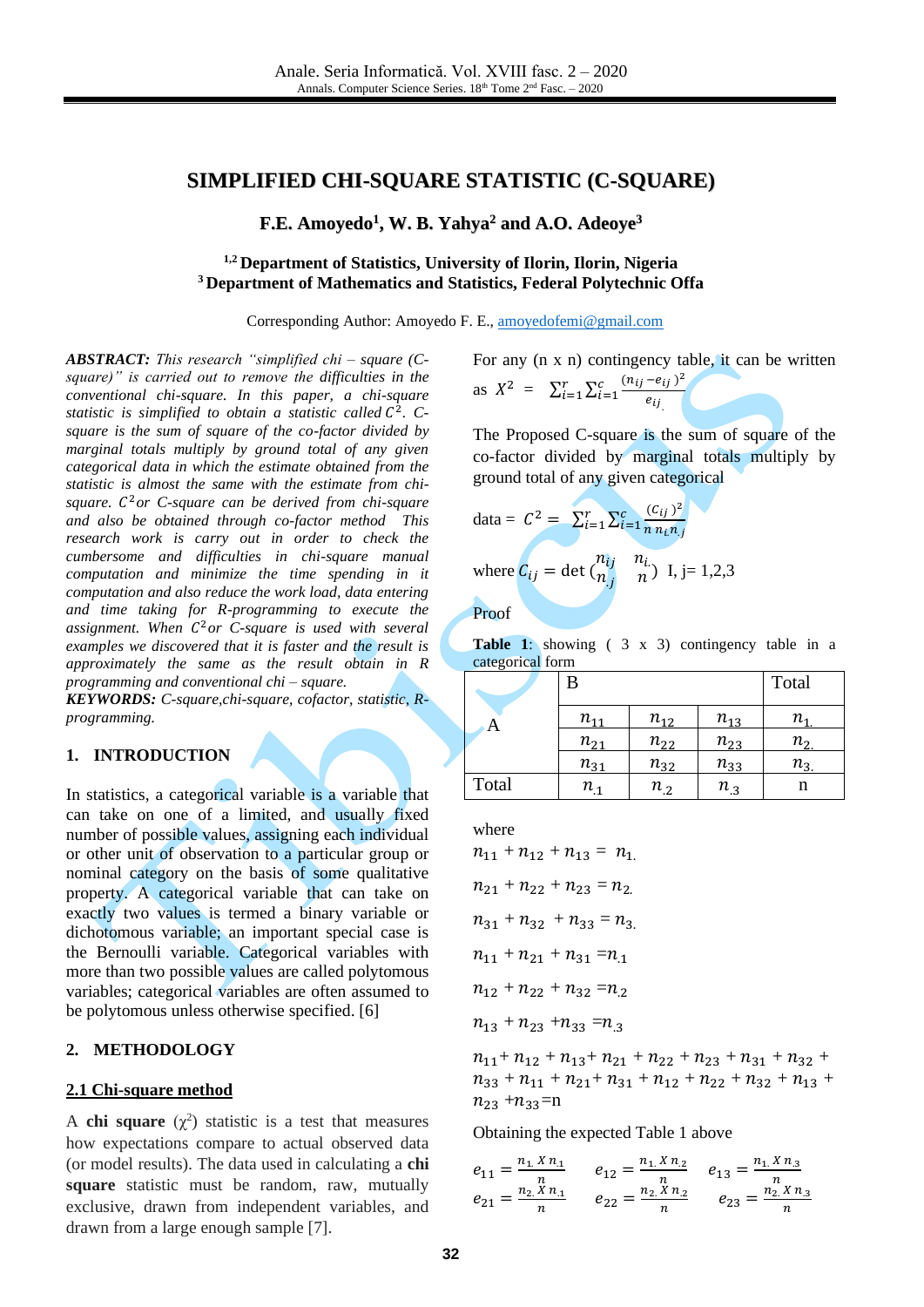Anale. Seria Informatică. Vol. XVIII fasc. 2 - 2020 Annals. Computer Science Series.  $18<sup>th</sup>$  Tome  $2<sup>nd</sup>$  Fasc.  $-2020$ 

$$
e_{31} = \frac{n_{3} X n_{1}}{n} \qquad \qquad e_{32} = \frac{n_{3} X n_{2}}{n} \qquad e_{33} = \frac{n_{3} X n_{3}}{n}
$$

Substitute the expectation into the chi-square formulae

$$
X_{11}^{2} = \frac{n_{11} - \frac{(n_{11}n_{11})}{n}}{n_{11}n_{11}} = \frac{\frac{(nn_{11} - n_{11}n_{11})^{2}}{n}}{\frac{n_{11}n_{11}}{n}} = \frac{\frac{(nn_{11} - n_{11}n_{11})^{2}}{n}}{\frac{n_{11}n_{11}}{n}} = \frac{(1)}{1}
$$

$$
X_{12}^2 = \frac{n_{12} - \frac{n_{11}n_{22}}{n}}{\frac{n_{11}n_{2}}{n}} = \frac{\frac{(nn_{12} - n_{11}n_{2})^2}{n}}{\frac{n_{11}n_{2}}{n}} = \frac{(nn_{11} - n_{11}n_{2})^2}{n}
$$
 (2)

$$
nn_1.n_2
$$

$$
X_{13}^2 = \frac{n_{13} - \frac{(n_{11}n_{.3})}{n}}{n_{11}n_{.3}} = \frac{\frac{(nn_{13} - n_{11}n_{.3})^2}{n}}{n}
$$
  

$$
= \frac{(nn_{13} - n_{11}n_{.3})^2}{n}
$$
 (3)

$$
nn_1.n_3
$$

$$
X_{21}^2 = \frac{n_{21} - (\frac{n_2 n_1}{n})}{\frac{n_2 n_1}{n}} = \frac{\frac{(n n_{21} - n_2 n_1)^2}{n}}{\frac{n_2 n_1}{n}} =
$$
  
\n
$$
\frac{(n n_{21} - n_2 n_1)^2}{\frac{n_2 n_1}{n}}
$$
 (4)

 $-n_2 n_2)^2$ 

 $(n_2 n_3)^2$ 

$$
nn_2.n_{.1}
$$

$$
X_{22}^2 = \frac{n_{22} - (n_{21} - n_{22})}{n_{21} - (n_{22} - n_{21})^2} = \frac{(n_{22} - n_{21})}{n_{21} - (n_{21} - n_{21})^2}
$$

$$
X_{23}^2 = \frac{n_{23} - (\frac{n_2 n_3}{n})}{\frac{n_2 n_3}{n_2 n_3}}
$$
 = 
$$
\frac{(\text{nn}_2)^2}{\text{nn}_2 n_3}
$$

$$
X_{31}^2 = \frac{n_{31} - (\frac{n_{31}n_{.1}}{n})}{\frac{n_{31}n_{.1}}{n}} = \frac{\frac{(n n_{31} - n_{31}n_{.1})^2}{n}}{\frac{n_{31}n_{.1}}{n}} =
$$

$$
\frac{1}{n n_3 n_1}
$$
 (7)

$$
X_{32}^2 = \frac{n_{32} - (\frac{n_{31}n_{2}}{n})}{\frac{n_{31}n_{2}}{n}} = \frac{\frac{\ln n_{32} - n_{31}n_{21}}{n}}{\frac{n_{31}n_{2}}{n}} =
$$

$$
\frac{(nn_{31} - n_{3}n_{.2})^2}{nn_{3}n_{.2}}
$$
 (8)

$$
X_{33}^2 = \frac{n_{33} - \left(\frac{n_{3}n_{3}}{n}\right)}{\frac{n_{3}n_{3}}{n}} = \frac{\frac{(nn_{33} - n_{3}n_{3})^2}{n}}{\frac{n_{3}n_{3}}{n}} = \frac{\left(\frac{n_{33} - n_{3}n_{3}}{n}\right)^2}{n}
$$
\n
$$
(9)
$$

Sum up the results (equation 1 to 9)

$$
X^{2} = \frac{(nn_{11} - n_{1}n_{1})^{2}}{nn_{1}n_{1}} + \frac{(nn_{11} - n_{1}n_{2})^{2}}{nn_{1}n_{2}} + \frac{(nn_{13} - n_{1}n_{3})^{2}}{nn_{1}n_{3}} + \frac{(nn_{21} - n_{2}n_{1})^{2}}{nn_{2}n_{1}} + \frac{(nn_{22} - n_{2}n_{2})^{2}}{nn_{2}n_{2}} + \frac{(nn_{23} - n_{2}n_{3})^{2}}{nn_{2}n_{3}} + \frac{(nn_{31} - n_{3}n_{1})^{2}}{nn_{3}n_{1}} + \frac{(nn_{31} - n_{3}n_{2})^{2}}{nn_{3}n_{2}} + \frac{(nn_{33} - n_{3}n_{3})^{2}}{nn_{3}n_{3}}
$$

$$
X^{2} = \sum_{i=1}^{3} \sum_{j=1}^{3} \frac{(nn_{ij} - n_{i}n_{j})^{2}}{nn_{i}n_{j}}
$$
(10)

Forrxc

$$
X^{2} = \sum_{i=1}^{r} \sum_{j=1}^{c} \frac{(nn_{ij} - n_{i}n_{j})^{2}}{nn_{i}n_{j}} i,j=1,2,3.(r x c) \qquad (11)
$$

 $(13)$ 

Breaking equation (10) down to lower terms

$$
X_{11}^{2} = \frac{(nn_{11} - n_{1}n_{1})^{2}}{nn_{1}n_{1}} = \frac{(n_{11}(n_{11} + n_{12} + n_{13} + n_{21} + n_{22} + n_{23} + n_{31} + n_{32} + n_{33}) - (n_{11} + n_{12} + n_{13})(n_{11} + n_{21} + n_{31})^{2}}{nn_{1}n_{1}} = \frac{(n_{11}^{2} + n_{11}n_{12} + n_{11}n_{13} + n_{11}n_{22} + n_{11}n_{23} + n_{11}n_{31} + n_{11}n_{32} + n_{11}n_{33} - n_{11}^{2} - n_{11}n_{21} - n_{11}n_{31} - n_{11}n_{12})^{2}}{-n_{12}n_{21} - n_{12}n_{31} - n_{11}n_{13} - n_{13}n_{21} - n_{13}n_{31}}
$$
\n
$$
= \frac{(n_{11}n_{22} + n_{11}n_{32} + n_{11}n_{23} + n_{11}n_{33} - n_{12}n_{21} - n_{12}n_{31} - n_{13}n_{21} - n_{13}n_{31})^{2}}{nn_{1}n_{1}}
$$
\n
$$
= \frac{(n_{11}n_{22} + n_{11}n_{32} + n_{11}n_{23} + n_{11}n_{33} - n_{12}n_{21} - n_{12}n_{31} - n_{13}n_{21} - n_{13}n_{31})^{2}}{nn_{1}n_{1}}
$$
\n
$$
X_{12}^{2} = \frac{(nn_{12} - n_{1}n_{2})^{2}}{nn_{1}n_{1}}
$$
\n
$$
= \frac{(n_{12}(n_{11} + n_{12} + n_{13} + n_{21} + n_{22} + n_{23} + n_{31} + n_{32} + n_{33}) - (n_{11} + n_{12} + n_{13})(n_{12} + n_{22} + n_{32})^{2}}{nn_{1}n_{2}}
$$
\n
$$
= \frac{(n_{11}n_{12} - n_{1}n_{2})
$$

 $nn_1$  $n_1$  $nn_1.n_{.2}$  $(n_{11}n_{12}+n_{12}^2+n_{12}n_{13}+n_{12}n_{21}+n_{12}n_{22}+n_{12}n_{23}+n_{12}n_{31}+n_{12}n_{32}+n_{12}n_{33}-n_{11}n_{12}-n_{11}n_{22}-n_{11}n_{32})^2$  $-n_{12}^2-n_{12}n_{22}-n_{12}n_{32}-n_{12}n_{13}-n_{13}n_{22}-n_{13}n_{23}$  $nn_{1}n_{.2}$ 

 $(5)$ 

 $(6)$ 

$$
=\frac{(n_{12}n_{21}+n_{12}n_{23}+n_{12}n_{31}+n_{12}n_{33}-n_{11}n_{22}-n_{11}n_{32}-n_{13}n_{22}-n_{13}n_{23})^2}{nn_1n_2}
$$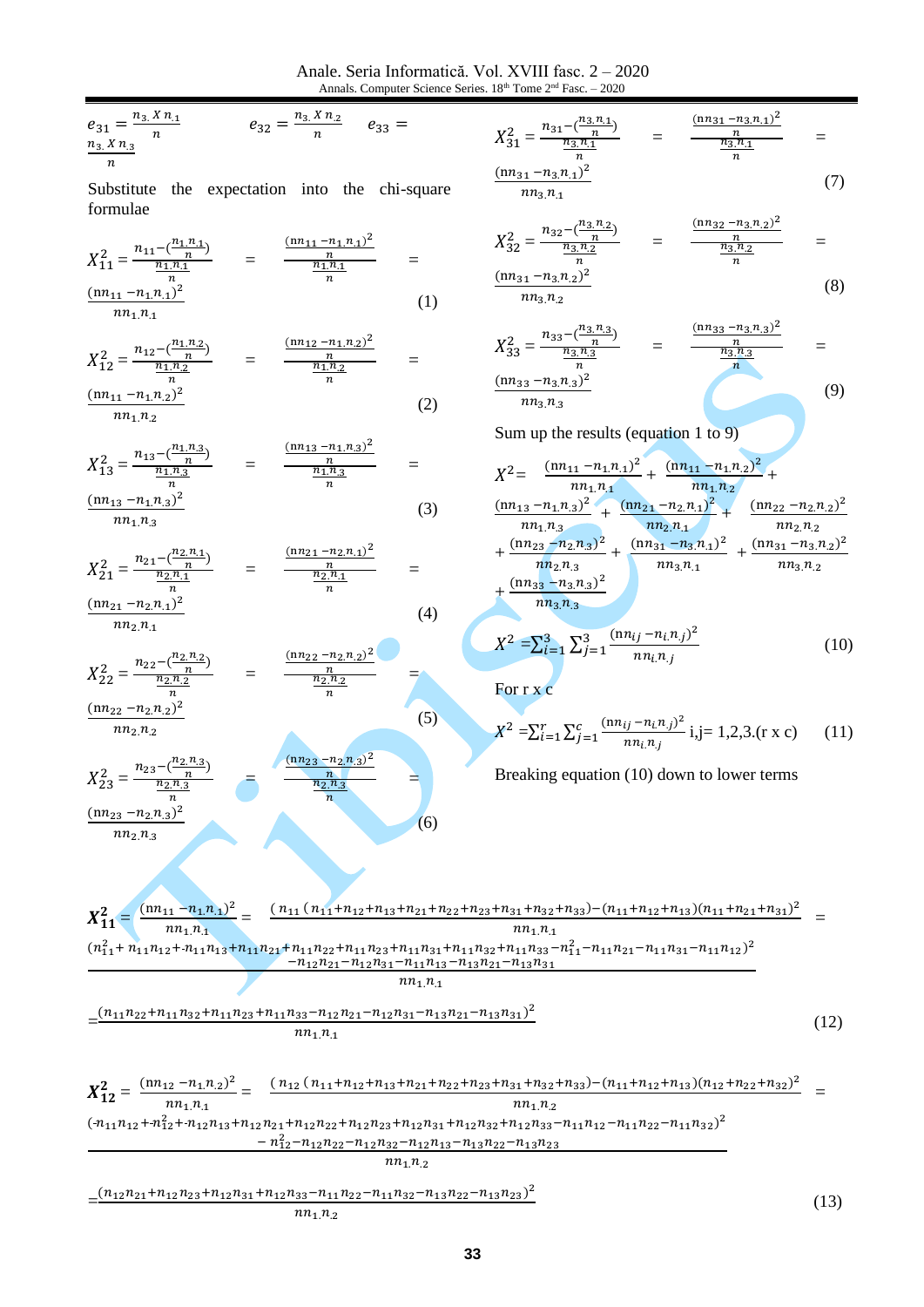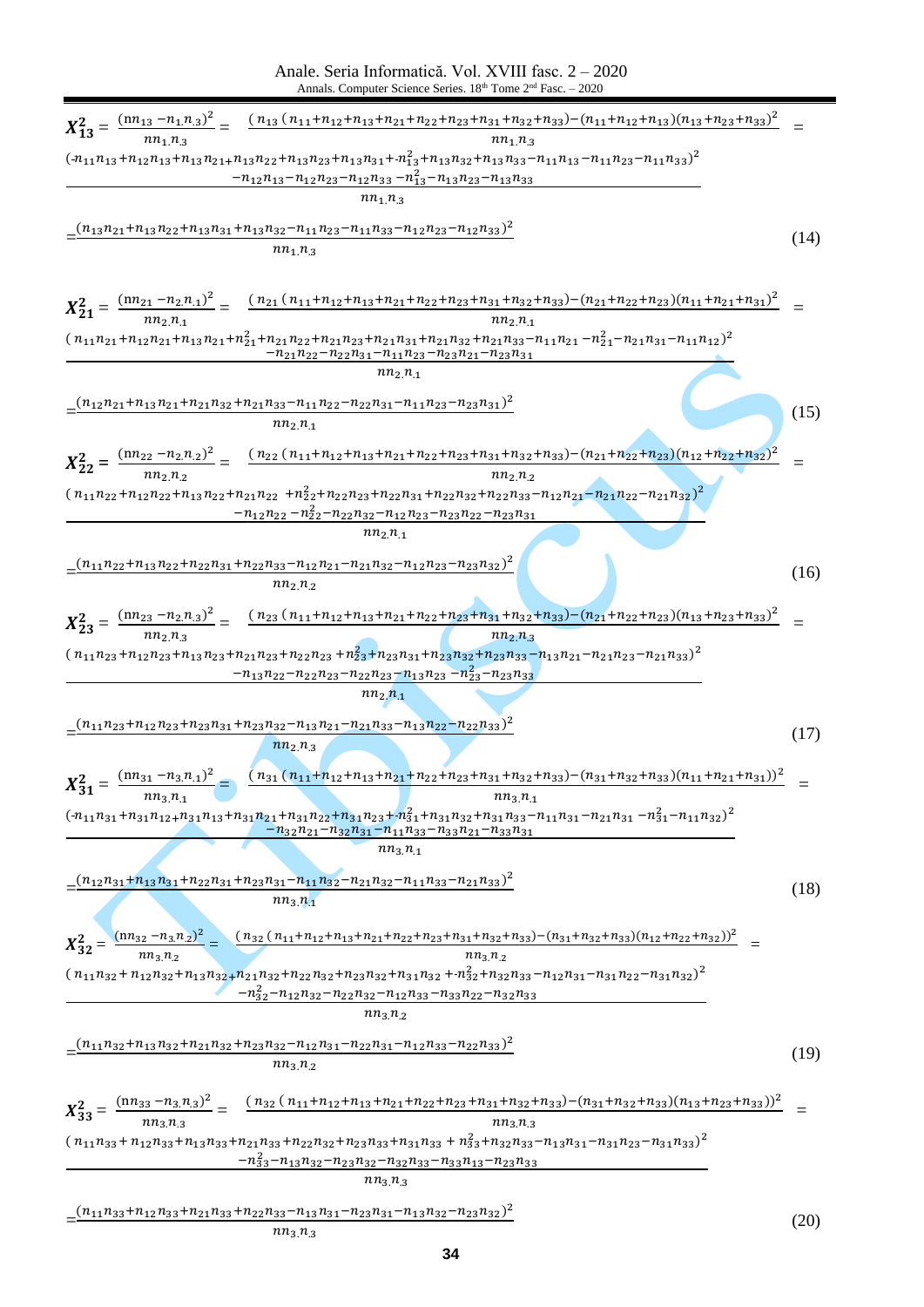Add equation 12 to 20

$$
\frac{C^{2} = \frac{(n_{11}(n_{22}+n_{32}+n_{23}+n_{33})-(n_{12}+n_{13})(n_{21}+n_{31}))^{2}}{n n_{1} n_{1}} + \frac{(n_{12}(n_{21}+n_{23}+n_{31}+n_{33})-(n_{11}+n_{13})(n_{22}+n_{32}))^{2}}{n n_{1} n_{2}} + \frac{(n_{13}(n_{22}+n_{21}+n_{31}+n_{32})-(n_{23}+n_{33})(n_{11}+n_{12}))^{2}}{n n_{1} n_{3}} + \frac{(n_{21}(n_{12}+n_{13}+n_{23}+n_{33})-(n_{22}+n_{23})(n_{11}+n_{31}))^{2}}{n n_{2} n_{1}}
$$
  
+ 
$$
\frac{(n_{22}(n_{11}+n_{31}+n_{23}+n_{33})-(n_{12}+n_{32})(n_{21}+n_{23}))^{2}}{n n_{2} n_{2}} + \frac{(n_{23}(n_{11}+n_{12}+n_{31}+n_{32})-(n_{21}+n_{22})(n_{13}+n_{33}))^{2}}{n n_{2} n_{3}} + \frac{(n_{33}(n_{11}+n_{12}+n_{31}+n_{22}+n_{23})-(n_{32}+n_{33})(n_{11}+n_{21}))^{2}}{n n_{3} n_{1}} + \frac{(n_{32}(n_{11}+n_{13}+n_{21}+n_{23})-(n_{12}+n_{22})(n_{31}+n_{33}))^{2}}{n n_{3} n_{1}} + \frac{(n_{33}(n_{11}+n_{12}+n_{22}+n_{23})-(n_{13}+n_{23})(n_{31}+n_{32}))^{2}}{n n_{3} n_{3}}
$$
  
(21)

$$
C^{2} = \sum_{i=1}^{3} \sum_{i=1}^{3} \frac{(c_{ij})^{2}}{n n_{i} n_{j}} \text{ where } C_{ij} = \det \begin{pmatrix} n_{ij} & n_{i} \\ n_{j} & n \end{pmatrix}
$$
  
I, j= 1,2,3 (21)

For  $(r X c)$ 

$$
C^{2} = \sum_{i=1}^{r} \sum_{i=1}^{c} \frac{(C_{ij})^{2}}{n n_{i} n_{j}}
$$
 Where  $C_{ij} =$   
det  $\begin{pmatrix} n_{ij} & n_{i} \\ n_{j} & n \end{pmatrix}$  (22)

# 2.2 Co-factor method

 $C<sup>2</sup>$  or C square can also be derived directly from the categorical table.

For example from table 1 above

# Table 1.1 showing the first cofactor elements

|       |          | Α        |          | Total    |
|-------|----------|----------|----------|----------|
|       | $n_{11}$ | $n_{12}$ | $n_{13}$ | $n_{1.}$ |
| B     | $n_{21}$ | $n_{22}$ | $n_{23}$ | $n_{2}$  |
|       | $n_{31}$ | $n_{32}$ | $n_{33}$ | $n_{3}$  |
| Total | $n_{1}$  | $n_{2.}$ | $n_{3}$  | n        |
|       |          |          |          |          |

$$
C_{11}^2 \frac{(n_{11}(n_{22}+n_{32}+n_{23}+n_{33})-(n_{12}+n_{13})(n_{21}+n_{31}))^2}{nn_1n_1}
$$
 (23)

# Table 1.2 showing the second cofactor elements

|       |          |          | Total    |          |
|-------|----------|----------|----------|----------|
|       | $n_{11}$ | $n_{12}$ | $n_{13}$ | $n_{1.}$ |
| B     | $n_{21}$ | $n_{22}$ | $n_{23}$ | $n_{2}$  |
|       | $n_{31}$ | $n_{32}$ | $n_{33}$ | $n_{3}$  |
| Total | $n_{1.}$ | $n_{2.}$ | $n_{3}$  | n        |

$$
C_{12}^2 = \frac{(n_{12}(n_{21} + n_{23} + n_{31} + n_{33}) - (n_{11} + n_{13})(n_{22} + n_{32}))^2}{nn_{1}n_{2}} \tag{24}
$$

Table 1.3 showing the third cofactor elements

Table 1.4 showing the forth cofactor elements

|       |          |          |          | Total    |
|-------|----------|----------|----------|----------|
|       | $n_{11}$ | $n_{12}$ | $n_{13}$ | $n_{1.}$ |
| B     | $n_{21}$ | $n_{22}$ | $n_{23}$ | $n_{2}$  |
|       | $n_{31}$ | $n_{32}$ | $n_{33}$ | $n_{3}$  |
| Total | $n_{1}$  | $n_{2}$  | $n_{3}$  | n        |

$$
C_{13}^2 = \frac{(n_{13}(n_{22} + n_{21} + n_{31} + n_{32}) - (n_{23} + n_{33})(n_{11} + n_{12}))^2}{nn_{1}n_{3}} (25)
$$

|       |          |          |          | Total    |
|-------|----------|----------|----------|----------|
|       | $n_{11}$ | $n_{12}$ | $n_{13}$ | $n_{1.}$ |
| B     | $n_{21}$ | $n_{22}$ | $n_{23}$ | $n_{2}$  |
|       | $n_{31}$ | $n_{32}$ | $n_{33}$ | $n_{3}$  |
| Total | $n_{1.}$ | $n_{2.}$ | $n_{3}$  | n        |

$$
C_{21}^2 = \frac{(n_{21}(n_{12} + n_{13} + n_{23} + n_{33}) - (n_{22} + n_{23})(n_{11} + n_{31}))^2}{n n_{2} n_{1}}
$$
(26)

| Table 1.5 showing the fifth cofactor elements |
|-----------------------------------------------|
|-----------------------------------------------|

|       |          |          |          | Total    |
|-------|----------|----------|----------|----------|
|       | $n_{11}$ | $n_{12}$ | $n_{13}$ | $n_{1.}$ |
| B     | $n_{21}$ | $n_{22}$ | $n_{23}$ | $n_{2}$  |
|       | $n_{31}$ | $n_{32}$ | $n_{33}$ | $n_{3}$  |
| Total | $n_{1.}$ | $n_{2}$  | $n_{3}$  | n        |

$$
C_{22}^2 = \frac{(n_{22}(n_{11} + n_{31} + n_{23} + n_{33}) - (n_{12} + n_{32})(n_{21} + n_{23}))^2}{n n_{2} n_{2}} (27)
$$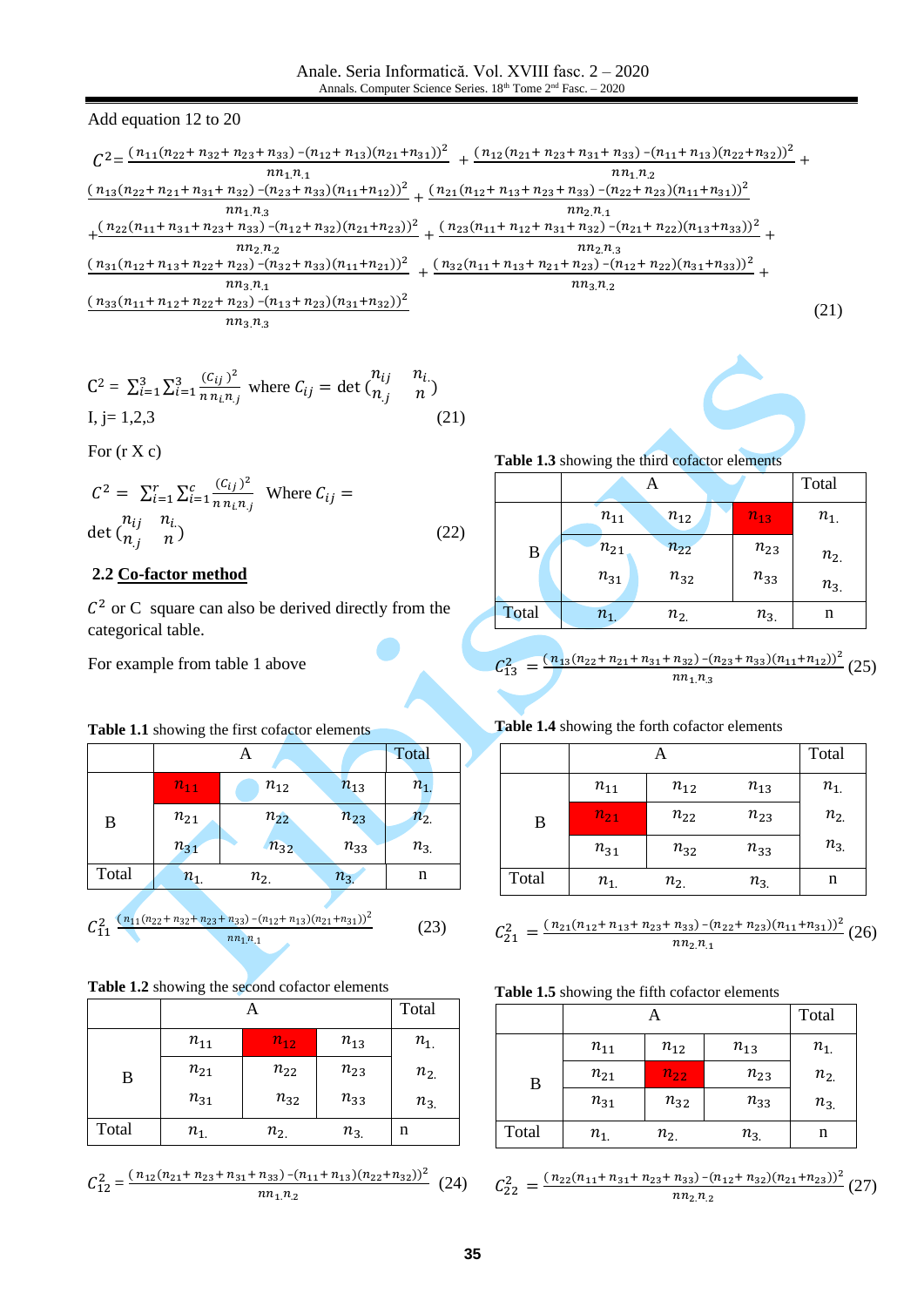**Table 1.6** showing the sixth cofactor elements A Total

|       | $n_{11}$ | $n_{12}$ | $n_{13}$ | $n_{1.}$ |
|-------|----------|----------|----------|----------|
| B     | $n_{21}$ | $n_{22}$ | $n_{23}$ | $n_{2}$  |
|       | $n_{31}$ | $n_{32}$ | $n_{33}$ | $n_{3}$  |
| Total | $n_{1.}$ | $n_{2.}$ | $n_{3}$  | n        |

$$
C_{23}^2 = \frac{(n_{23}(n_{11} + n_{12} + n_{31} + n_{32}) - (n_{21} + n_{22})(n_{13} + n_{33}))^2}{n n_{2} n_{3}}
$$
(28)

**Table 1.7** showing the seventh cofactor elements

|                  |          |          |          | Total    |
|------------------|----------|----------|----------|----------|
|                  | $n_{11}$ | $n_{12}$ | $n_{13}$ | $n_{1.}$ |
| $\boldsymbol{B}$ | $n_{21}$ | $n_{22}$ | $n_{23}$ | $n_{2}$  |
|                  | $n_{31}$ | $n_{32}$ | $n_{33}$ | $n_{3}$  |
| Total            | $n_{1.}$ | $n_{2}$  | $n_{3}$  | n        |

 $C_{31}^2 = \frac{(n_{31}(n_{12}+n_{13}+n_{22}+n_{23})-(n_{32}+n_{33})(n_{11}+n_{21}))^2}{n_{12}n_{13}}$  $\frac{n_{23} - (n_{32} + n_{33})(n_{11} + n_{21})}{n n_{3} n_{.1}}$  (29)

**Table 1.8** showing the eighth cofactor elements

|       |          |          |          | Total   |
|-------|----------|----------|----------|---------|
|       | $n_{11}$ | $n_{12}$ | $n_{13}$ | $n_{1}$ |
| B     | $n_{21}$ | $n_{22}$ | $n_{23}$ | $n_{2}$ |
|       | $n_{31}$ | $n_{32}$ | $n_{33}$ | $n_{3}$ |
| Total | $n_{1}$  | $n_{2}$  | $n_{3}$  | n       |

$$
C_{32}^2 = \frac{(n_{32}(n_{11} + n_{13} + n_{21} + n_{23}) - (n_{12} + n_{22})(n_{31} + n_{33}))^2}{n n_{3} n_{2}} (30)
$$

**Table 1.9** showing the ninth cofactor elements

|                  | A        |          |          | Total    |
|------------------|----------|----------|----------|----------|
|                  | $n_{11}$ | $n_{12}$ | $n_{13}$ | $n_{1.}$ |
| $\boldsymbol{B}$ | $n_{21}$ | $n_{22}$ | $n_{23}$ | $n_{2}$  |
|                  | $n_{31}$ | $n_{32}$ | $n_{33}$ | $n_{3}$  |
| Total            | $n_{1.}$ | $n_{2}$  | $n_{3}$  | n        |

 $C_{33}^2 = \frac{(n_{33}(n_{11}+n_{12}+n_{22}+n_{23})-(n_{13}+n_{23})(n_{31}+n_{32}))^2}{n_{12}n_{2}}$  $\frac{n_{23} - (n_{13} + n_{23})(n_{31} + n_{32}))}{n n_{3} n_{3}}$  (31)

Add equation 23 to equation 31

(from tables 1.1 to 1.9)

| $C^{2} = \frac{(n_{11}(n_{22}+n_{32}+n_{23}+n_{33})-(n_{12}+n_{13})(n_{21}+n_{31}))^{2}}{2}$                                              |
|-------------------------------------------------------------------------------------------------------------------------------------------|
| $nn_1$ $n_{.1}$                                                                                                                           |
| $\frac{(n_{12}(n_{21}+n_{23}+n_{31}+n_{33})-(n_{11}+n_{13})(n_{22}+n_{32}))^2}{(n_{11}+n_{13})(n_{22}+n_{32}))^2}$                        |
| $nn_{1.}n_{.2}$                                                                                                                           |
| $\frac{(n_{13}(n_{22}+n_{21}+n_{31}+n_{32})-(n_{23}+n_{33})(n_{11}+n_{12}))^2}{(n_{13}+n_{23}+n_{33})(n_{11}+n_{12}))^2}$                 |
| $nn_{1}n_{3}$                                                                                                                             |
| $\frac{(n_{21}(n_{12}+n_{13}+n_{23}+n_{33})-(n_{22}+n_{23})(n_{11}+n_{31}))^2}{(n_{21}+n_{22}+n_{23})(n_{11}+n_{31}))^2}$                 |
| $nn_{2.}n_{.1}$                                                                                                                           |
| $(n_{22}(n_{11}+n_{31}+n_{23}+n_{33})-(n_{12}+n_{32})(n_{21}+n_{23}))^{2}$                                                                |
| $nn_{2}n_{.2}$                                                                                                                            |
| $\frac{(n_{23}(n_{11}+n_{12}+n_{31}+n_{32})-(n_{21}+n_{22})(n_{13}+n_{33}))^2}{(n_{13}+n_{33})^2}$                                        |
| $nn_2n_3$                                                                                                                                 |
| $\frac{(n_{31}(n_{12}+n_{13}+n_{22}+n_{23})-(n_{32}+n_{33})(n_{11}+n_{21}))^2}{(n_{31}(n_{12}+n_{23})+(n_{32}+n_{33})(n_{11}+n_{21}))^2}$ |
| $nn_{3.}n_{.1}$                                                                                                                           |
| $(n_{32}(n_{11}+n_{13}+n_{21}+n_{23})-(n_{12}+n_{22})(n_{31}+n_{33}))^2$                                                                  |
| $nn_{3.}n_{.2}$                                                                                                                           |
| $(n_{33}(n_{11}+n_{12}+n_{22}+n_{23})-(n_{13}+n_{23})(n_{31}+n_{32}))^2$                                                                  |
| $nn_3n_3$                                                                                                                                 |
|                                                                                                                                           |
| = $\sum_{i=1}^{3} \sum_{i=1}^{3} \frac{(C_{ij})^2}{n n_i n_i}$                                                                            |
|                                                                                                                                           |
|                                                                                                                                           |
| $rac{n_{ij}}{2}$<br>$n_{i_{\infty}-\mathbf{r}}$                                                                                           |

# **3. R-PROGRAMMING CODE**

 $\binom{n}{n-j}$   $\binom{n}{n}$  I, j= 1,2,3

```
Csquare=function(x)
```
{

where  $C_{ij} = \det ($ 

 $c$ s=c $()$  $res= c()$  $r=$ nrow $(x)$  $c = ncol(x)$ ni.=rowSums(x) n.j=colSums(x) n=sum(ni.) for(i in 1:r) { cij=matrix(NA,2,2)  $cij[1,2]=ni.[i]$ for(j in 1:c) {  $cij[2,1]=n.j[j]$  $cij[2,2]=n$  $cij[1,1]=x[i,j]$ dt=det(cij)  $c s = c (cs, dt)$  $rs = (dt^{2}/(n*ni.[i]*n.j[j])$ res=c(res,rs) } } return(list("res"=res,"c=square"=sum(res)))

}  $C<sub>square</sub>(x)$ 

# **Data entering**

 $X=matrix(c(x1,x2,x3,...xn),$  column dimension) Press Csquare(x)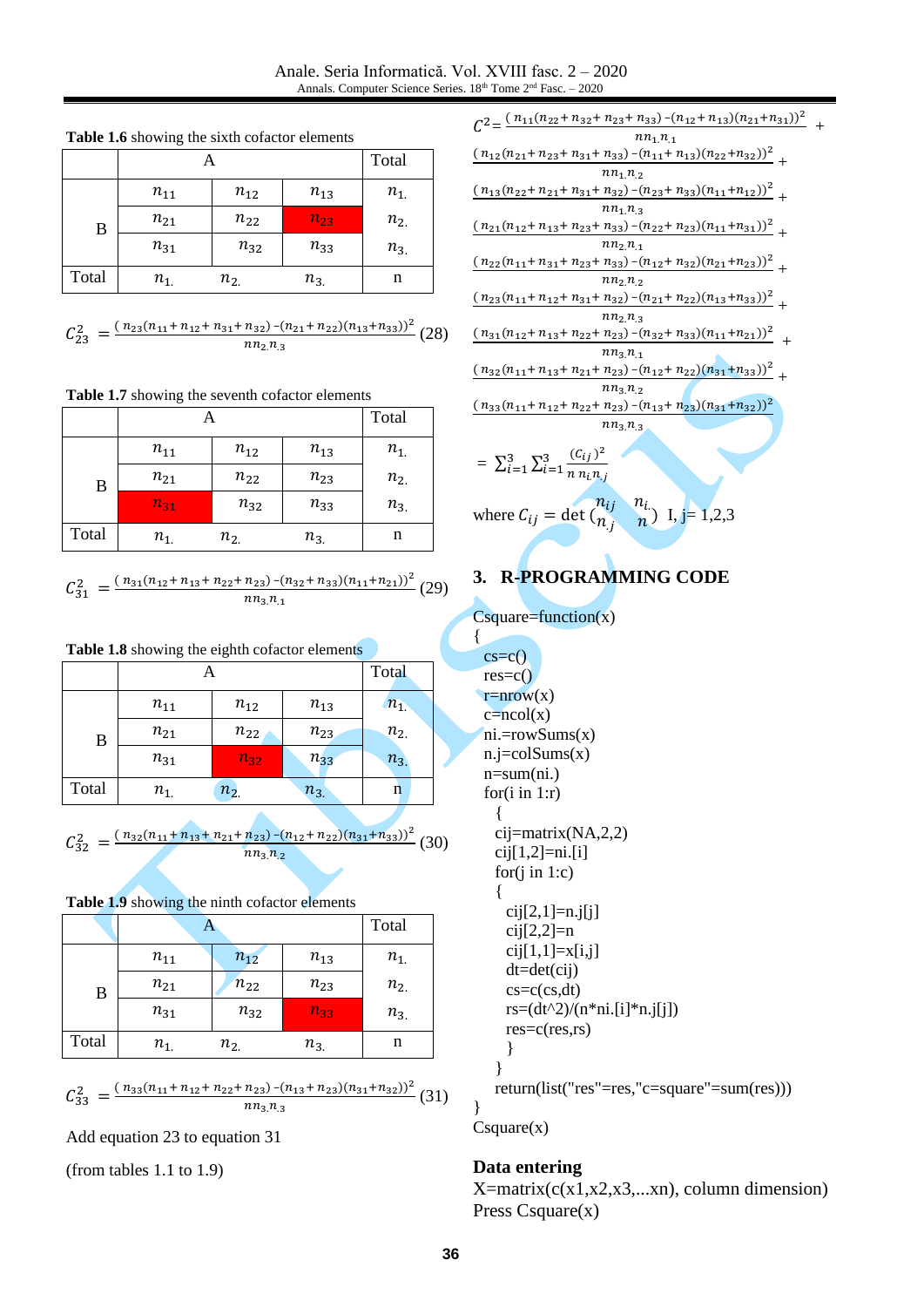# **4. EMPIRICAL COMPARISON OF THE FORMER AND THE LATER**

#### **[Source: Gupta S. P.** *Statistical method, volume 38, pp* **965-1001, 2009]**

**Table2:** 1000 families were selected at random in a city to test the belief that high income families usually send their children to public schools and the low income families often sent their children to Government schools. The following results were obtained. [\[1\]](#page-6-2)

|       |             | <b>SCHOOL</b>         | <b>TOTAL</b> |            |
|-------|-------------|-----------------------|--------------|------------|
| B     |             | <b>PUBLIC</b>         | <b>GOVT</b>  |            |
|       | LOW         | 370                   | 430          | 800        |
|       | <b>HIGH</b> | 130                   | 70           | <b>200</b> |
| Total |             | 500                   | 500          | 100        |
|       | $n_{ii}$    | $n_{i1}$ <sup>2</sup> |              |            |

$$
C^{2} = \sum_{i}^{2} \sum_{j}^{2} \frac{\binom{n_{ij}}{n_j} \cdot \frac{n_{i}}{n_{i}}^{2}}{n n_{i} n_{j}} \qquad i,j = 1,2
$$

$$
C^{2} = \frac{\begin{vmatrix} 370 & 800 \\ 500 & 1000 \end{vmatrix}^{2}}{500X800X1000} + \frac{\begin{vmatrix} 430 & 800 \\ 400 & 1000 \end{vmatrix}^{2}}{400X800X1000} + \frac{\begin{vmatrix} 70 & 200 \\ 400 & 1000 \end{vmatrix}^{2}}{400X200X1000} + \frac{\begin{vmatrix} 70 & 200 \\ 400 & 1000 \end{vmatrix}^{2}}{400X200X1000}
$$

 $C^2$  = 2.25 + 37.8125 + 9.00 + 1.25 = 50.3125

## **Using former method**

$$
X^{2} = \frac{\sum_{i=1}^{r} \sum_{j=1}^{c} (n_{ij} - e_{ij})^{2}}{e_{ij}}
$$
  
\n
$$
e_{11} = \frac{500 X 800}{1000} = 400 \t e_{12} = \frac{400 X 800}{1000} = 320
$$
  
\n
$$
e_{21} = \frac{500 X 200}{1000} = 100 \t e_{22} = \frac{400 X 200}{1000} = 80
$$
  
\n
$$
X^{2} = \frac{(370 - 400)^{2}}{400} + \frac{(430 - 320)^{2}}{320} + \frac{(130 - 100)^{2}}{100} + \frac{(70 - 80)^{2}}{80} =
$$
  
\n= 2.25 + 37.8125 + 9.00 + 1.25 = 50.3125

### **[Source: Murray P. S. and Larry J.S.** *theory and problems of statistics, fourth edition, pp* **294-315, 2008.]**

**Table3**: The data in Table 3 were collected on how individuals prepared their taxes and their education level.

|          | <b>Education Level</b> | Total           |        |     |
|----------|------------------------|-----------------|--------|-----|
| Tax Prep | High                   | <b>Bachelor</b> | Master |     |
|          | School                 |                 |        | 100 |
| Computer | 23                     | 35              | 42     |     |
| Pen and  | 45                     | 30              | 25     | 100 |
| paper    |                        |                 |        |     |
| Total    | 68                     | 65              |        | 200 |

$$
C^{2} = \sum_{i}^{2} \sum_{j}^{2} \frac{\begin{vmatrix} n_{ij} & n_{i} \end{vmatrix}^{2}}{n n_{i} n_{j}} \qquad \text{i=1,2 and } \text{ j=1,2,3}
$$
  
\n
$$
C^{2} = \frac{\begin{vmatrix} 23 & 100 \end{vmatrix}^{2}}{100 \times 68 \times 200} + \frac{\begin{vmatrix} 35 & 100 \end{vmatrix}^{2}}{100 \times 65 \times 200} + \frac{\begin{vmatrix} 42 & 100 \end{vmatrix}^{2}}{100 \times 67 \times 200} + \frac{\begin{vmatrix} 45 & 100 \end{vmatrix}^{2}}{100 \times 68 \times 200} + \frac{\begin{vmatrix} 45 & 100 \end{vmatrix}^{2}}{100 \times 68 \times 200} + \frac{\begin{vmatrix} 45 & 100 \end{vmatrix}^{2}}{100 \times 68 \times 200} + \frac{\begin{vmatrix} 45 & 100 \end{vmatrix}^{2}}{100 \times 68 \times 200} + \frac{\begin{vmatrix} 45 & 100 \end{vmatrix}^{2}}{100 \times 68 \times 200} + \frac{\begin{vmatrix} 45 & 100 \end{vmatrix}^{2}}{100 \times 68 \times 200} + \frac{\begin{vmatrix} 45 & 100 \end{vmatrix}^{2}}{100 \times 68 \times 200} + \frac{\begin{vmatrix} 45 & 100 \end{vmatrix}^{2}}{100 \times 68 \times 200} + \frac{\begin{vmatrix} 45 & 100 \end{vmatrix}^{2}}{100 \times 68 \times 200} + \frac{\begin{vmatrix} 45 & 100 \end{vmatrix}^{2}}{100 \times 68 \times 200} + \frac{\begin{vmatrix} 45 & 100 \end{vmatrix}^{2}}{100 \times 68 \times 200} + \frac{\begin{vmatrix} 45 & 100 \end{vmatrix}^{2}}{100 \times 68 \times 200} + \frac{\begin{vmatrix} 45 & 100 \end{vmatrix}^{2}}{100 \times 6
$$

$$
\frac{\begin{vmatrix}30 & 100\end{vmatrix}^2}{100X65X200} + \frac{\begin{vmatrix}25 & 100\end{vmatrix}^2}{100X67X200}
$$

 $= 3.5588 + 0.1923 + 2.1567 + 3.5588 + 0.1923 +$  $2.1567 = 11.8156$ 

### **Using former method**

$$
X^{2} = \frac{\sum_{i=1}^{r} \sum_{j=1}^{c} (n_{ij} - e_{ij})^{2}}{e_{ij}}
$$
 I= 1,2 and j=1,2,3  
\n
$$
e_{11} = \frac{100 X 68}{200} = 34
$$
 
$$
e_{12} = \frac{100 X 65}{200} = 32.5
$$
\n
$$
e_{13} = \frac{100 X 67}{200} = 33.5
$$
 
$$
e_{21} = \frac{100 X 68}{200} = 34
$$
\n
$$
e_{22} = \frac{100 X 65}{200} = 32.5
$$
 
$$
e_{23} = \frac{100 X 67}{200} = 33.5
$$
\n
$$
X^{2} = \frac{(23-34)^{2}}{34} + \frac{(35-32.5)^{2}}{32.5} + \frac{(42-33.5)^{2}}{33.5} + \frac{(45-34)^{2}}{34} + \frac{(30-32.5)^{2}}{32.5} + \frac{(25-33.5)^{2}}{33.5}
$$

 $= 3.559 + 0.192 + 2.157 + 3.559 + 0.192 + 2.157 =$ 11.816

|       |    | Total |    |    |     |
|-------|----|-------|----|----|-----|
| B     | 26 | 19    | 13 | 31 | 89  |
|       | 17 | 12    | 23 | 28 | 80  |
| Total | 43 | 31    | 36 | 59 | 169 |

### **Table4:** Given (2X4) categorical data below

### **Using the suggested method**

$$
C^{2} = \sum_{i}^{2} \sum_{j}^{2} \frac{\begin{vmatrix} n_{ij} & n_{i} \\ n_{j} & n \end{vmatrix}^{2}}{n n_{i} n_{j}} \quad \text{i=1,2 and } \text{j=1,2,3,4}
$$
  
\n
$$
C^{2} = \frac{\begin{vmatrix} 26 & 89 \\ 43 & 169 \end{vmatrix}^{2}}{89 \times 43 \times 169} + \frac{\begin{vmatrix} 19 & 89 \\ 31 & 169 \end{vmatrix}^{2}}{31 \times 89 \times 169} + \frac{\begin{vmatrix} 13 & 89 \\ 36 & 169 \end{vmatrix}^{2}}{36 \times 89 \times 169} + \frac{\begin{vmatrix} 31 & 89 \\ 59 & 169 \end{vmatrix}^{2}}{31 \times 59 \times 169} + \frac{\begin{vmatrix} 13 & 89 \\ 1 & 169 \end{vmatrix}^{2}}{31 \times 59 \times 169} + \frac{\begin{vmatrix} 13 & 89 \\ 1 & 169 \end{vmatrix}^{2}}{31 \times 59 \times 169} + \frac{\begin{vmatrix} 13 & 89 \\ 1 & 169 \end{vmatrix}^{2}}{31 \times 59 \times 169} + \frac{\begin{vmatrix} 13 & 89 \\ 1 & 169 \end{vmatrix}^{2}}{31 \times 59 \times 169} + \frac{\begin{vmatrix} 13 & 89 \\ 1 & 169 \end{vmatrix}^{2}}{31 \times 59 \times 169} + \frac{\begin{vmatrix} 13 & 89 \\ 1 & 169 \end{vmatrix}^{2}}{31 \times 59 \times 169} + \frac{\begin{vmatrix} 13 & 89 \\ 1 & 169 \end{vmatrix}^{2}}{31 \times 59 \times 169} + \frac{\begin{vmatrix} 13 & 89 \\ 1 & 169 \end{vmatrix}^{2}}{31 \times 59 \times 169} + \frac{\begin{vmatrix} 13 & 89 \\ 1 & 169 \end{vmatrix}^{2}}{31 \times 59 \times 169} + \frac{\begin{vmatrix} 13 & 89 \\ 1 & 169 \end{vmatrix
$$

| 117 | 80 I <sup>2</sup> |     | $801^2$   | 123 | 80 <sup>2</sup> | 128 | 80        |
|-----|-------------------|-----|-----------|-----|-----------------|-----|-----------|
| 143 | 1691              | 131 | 1691      | 136 | 1691            | 159 | 1691      |
|     | 43X80X169         |     | 31X80X169 |     | 36X80X169       |     | 80X59X169 |

 $=0.4971 + 0.4382 + 1.8782 + 0.00016 + 0.5530 +$  $0.4875 + 2.0834 + 0.00018 = 5.9322$